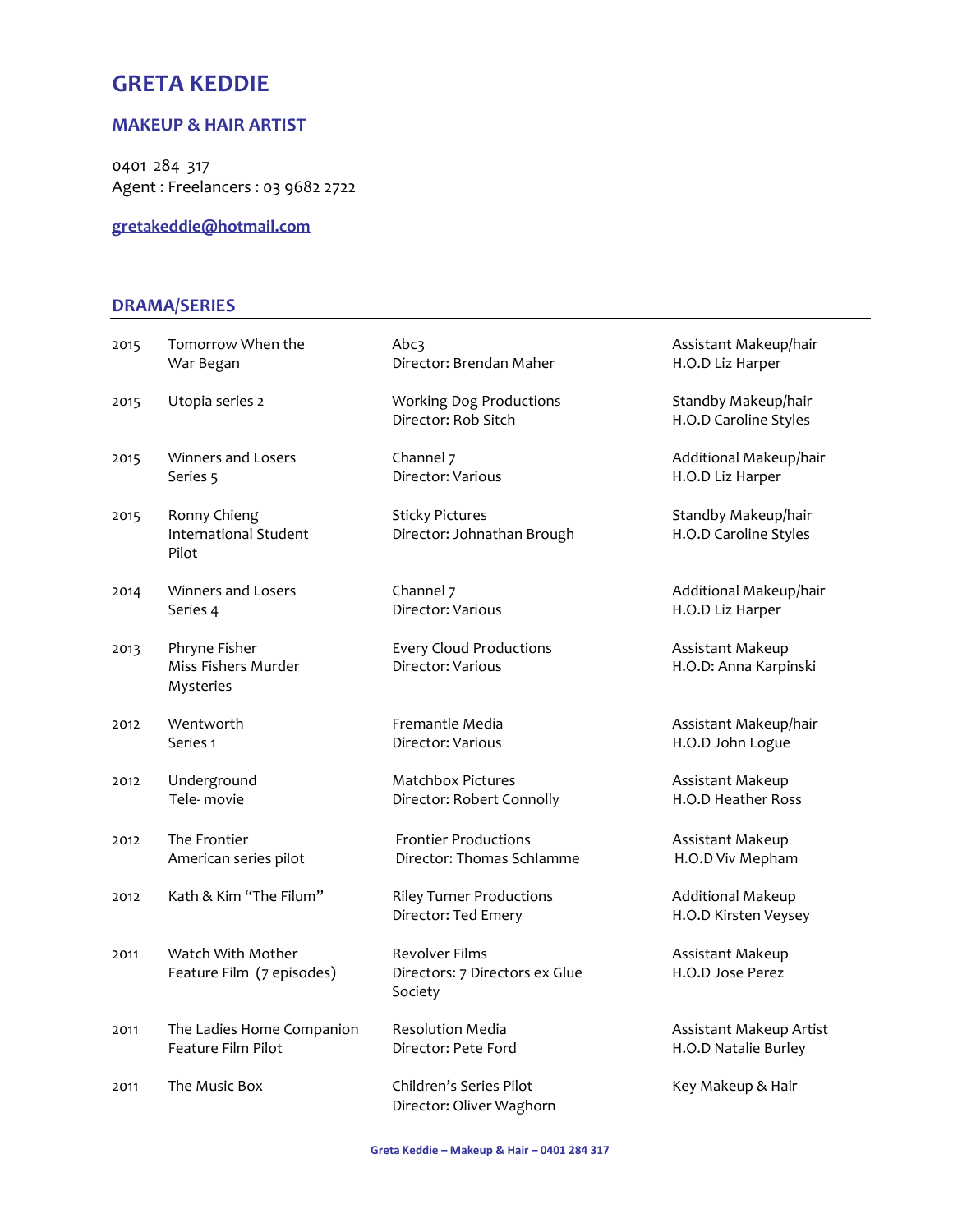# DRAMA/SERIES (Cont.)

| 2009 | Vanished     | Hammer Film Group        | Assistant Makeup        |
|------|--------------|--------------------------|-------------------------|
|      | Drama Series | Director: Michael Adante | H.O.D Luciana Briedis   |
| 2009 | King Penguin | <b>Beat Productions</b>  | Assistant Makeup Artist |
|      | TV Pilot     | Producer: Toby Webster   | H.O.D Olivia Still      |

#### TVC'S

| 2016 | Woolworths<br>'Sunday meals'                     | The Sweet Shop<br>Director: Campbell Hooper                                     | Key: Toni Carlstrom<br>Assistant Makeup/hair |
|------|--------------------------------------------------|---------------------------------------------------------------------------------|----------------------------------------------|
| 2016 | Telstra                                          | Revolver<br>Director: Simon McQuoid                                             | Key Makeup/hair                              |
| 2016 | Aesop Derma<br>Installation                      | Cos We Can<br>Directors: Fran Derham &<br>Clare Plueckhahn                      | Key Makeup/hair                              |
| 2016 | Real Estate.com.au                               | Finch<br>Director: Alyssa McClelland                                            | Key: Toni Carlstrom<br>Assistant Makeup/hair |
| 2016 | Sportsbet- Punters Club/<br>Whiteboard           | Jungle<br>Director: Craig Melville                                              | Assistant Makeup/Hair<br>Key: Gay Gallacher  |
| 2016 | My Budget ' Breathe'                             | Sidekick<br>Director: Grantley Smith                                            | Assistant Makeup/Hair<br>Key: Olivia Still   |
| 2015 | Slurpee ' Zilched'                               | The Directors Group                                                             | Key Makeup/Hair                              |
| 2015 | Target 'Yay for sweat'                           | The Directors Group<br>Directors: Clare Plueckhahn&<br>Fran Derham (Cos We Can) | Assistant Makeup/Hiar<br>Key: Shella Martin  |
| 2015 | Mitsubishi ' ASX'                                | <b>Exit Films</b><br>Director: Jolyon Watkins                                   | Assistant Makeup/Hair<br>Key: Olivia Still   |
| 2015 | Crown AFL 'Good Call'                            | Get George Films<br>Director: Adam Blaiklock                                    | Assistant Makeup/Hair<br>Key: Olivia Still   |
| 2015 | Swisse-<br>'Karen Martini Campaign'              | The Directors Group<br>Directors: Fran Derham&<br>Clare Plueckhahn              | Key Makeup/Hair-<br>Extra's                  |
| 2015 | Crown<br>'Hollywood Blockbuster'                 | Get George Films<br>Director: Adam Blaiklock                                    | Assistant Makeup/Hair<br>Key: Olivia Still   |
| 2015 | 'The Greatest Australian'<br><b>Accor Hotels</b> | GPY&R<br>Directors: Fran Derham&<br>Clare Plueckhahn                            | Key Makeup/Hair                              |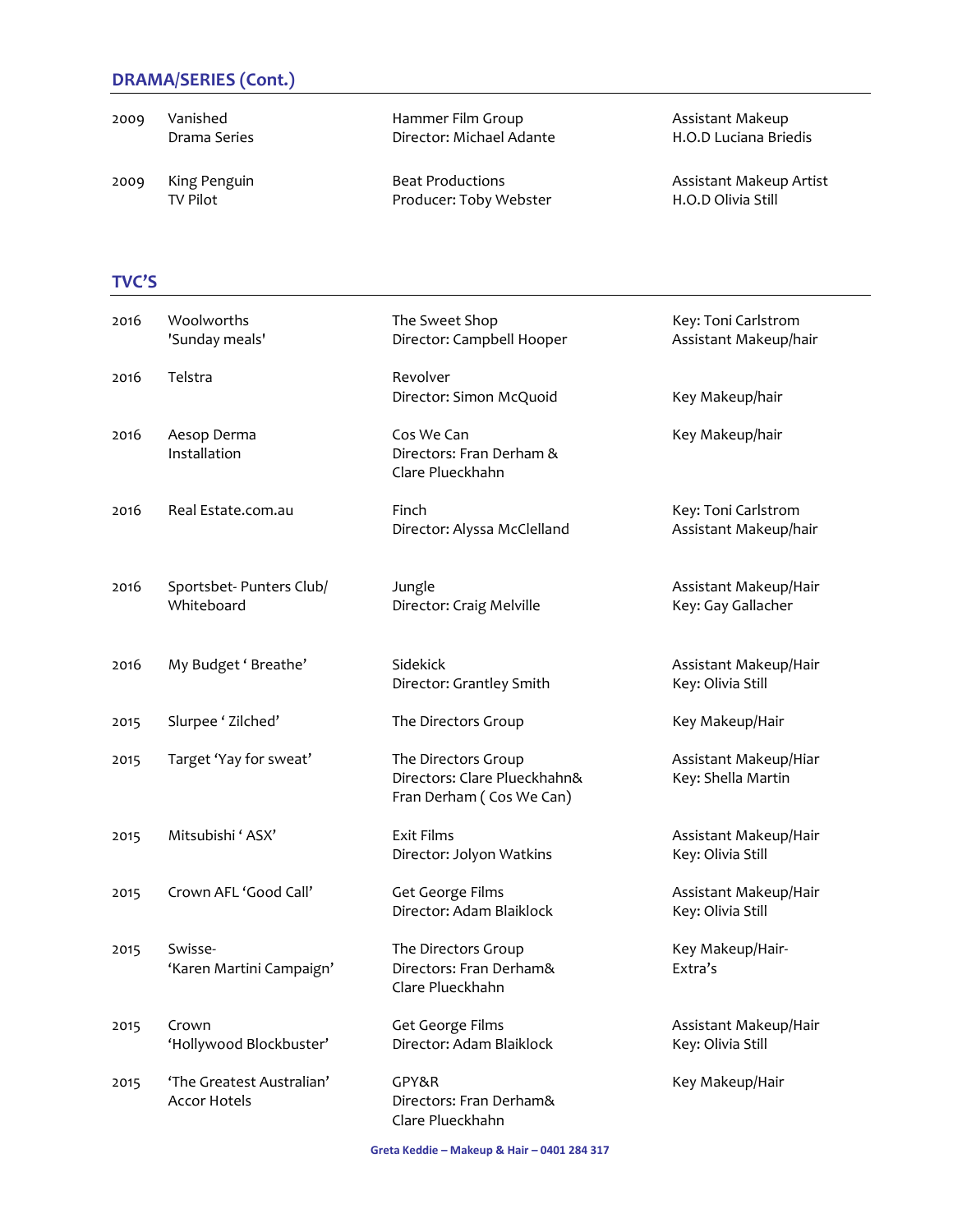| 2015 | 'Because it's an Amarok'<br>Volkswagen   | Studio Pancho<br>Director: Tov Belling                                | Key Makeup/Hair                              |
|------|------------------------------------------|-----------------------------------------------------------------------|----------------------------------------------|
| 2015 | William Hill<br>"It's your call", "AFL"  | The Sweet Shop<br>Director: Campbell Hooper                           | Assistant Makeup/Hair<br>Key: Lin Parups     |
| 2015 | McCain ' Magnet Effect'                  | Guilty<br>Director: Edwin McGill                                      | Makeup/Hair Assistant<br>Key: Natalie Burley |
| 2015 | Kmart-Easter/Jogger/<br>Mothers Day      | <b>Blue Boat</b><br>Directors: Fran Derham&<br>Clare Plueckhahn       | Assistant Makeup/Hair<br>Key: Olivia Still   |
|      | <b>TVC'S (Selected)</b>                  |                                                                       |                                              |
| 2014 | Pioneering Spirit                        | Kojo (S.A)<br>Director: Nicholas Carlton                              | Key Makeup/Hair                              |
| 2014 | The Goodness Project                     | The Directors Group<br>Director: Clare Plueckhahn &<br>Fran Derham    | Key Makeup/Hair                              |
| 2014 | Kmart Living TVC's                       | Exit Films<br>Director: Lachlan Dickie                                | Standby Makeup/Hair<br>Key: Lin Parups       |
| 2014 | Devondale                                | Revolver Films<br>Director: Steve Rogers                              | Assistant Makeup/Hair<br>Key: Lin Parups     |
| 2014 | Maurice Blackburn<br>'Super Builder'     | The Otto Empire<br>Director: Henry Stafford                           | Key Makeup/Hair                              |
| 2014 | Myer Mid Season Sale                     | The Otto Empire<br>Director: Prad Senanayake                          | Key Makeup/Hair                              |
| 2014 | 'Business Secret'<br>Beyond Blue         | Mr. Smith<br>Director: Curtis Hill                                    | Key Makeup/Hair                              |
| 2014 | <b>MYOB</b>                              | The Directors Group<br>Director: Steve Callan                         | Key Makeup/Hair                              |
| 2014 | Bet Easy<br>'Sporting Nation'            | The Directors Group<br>Directors: Ed Howley &<br><b>Toby Cummings</b> | Key Makeup/Hair                              |
| 2014 | Coles ' DD new brands<br>& deeper & down | <b>Flinders Lane Productions</b><br>Director: Ted Horton              | Key Makeup/Hair                              |
| 2013 | Momentum Energy                          | The Directors Group<br>Director: Matthew Chuang                       | Key Makeup/Hair                              |
| 2013 | Maurice Blackburn                        | The Otto Empire<br>Director: Jess Bluck                               | Key Makeup/Hair                              |
| 2013 | Jeep "Glen Boss -<br>Don't hold back"    | Nice Bike<br>Director: Oliver Waghorn                                 | Key Makeup/Hair                              |
|      |                                          | Greta Keddie - Makeup & Hair - 0401 284 317                           |                                              |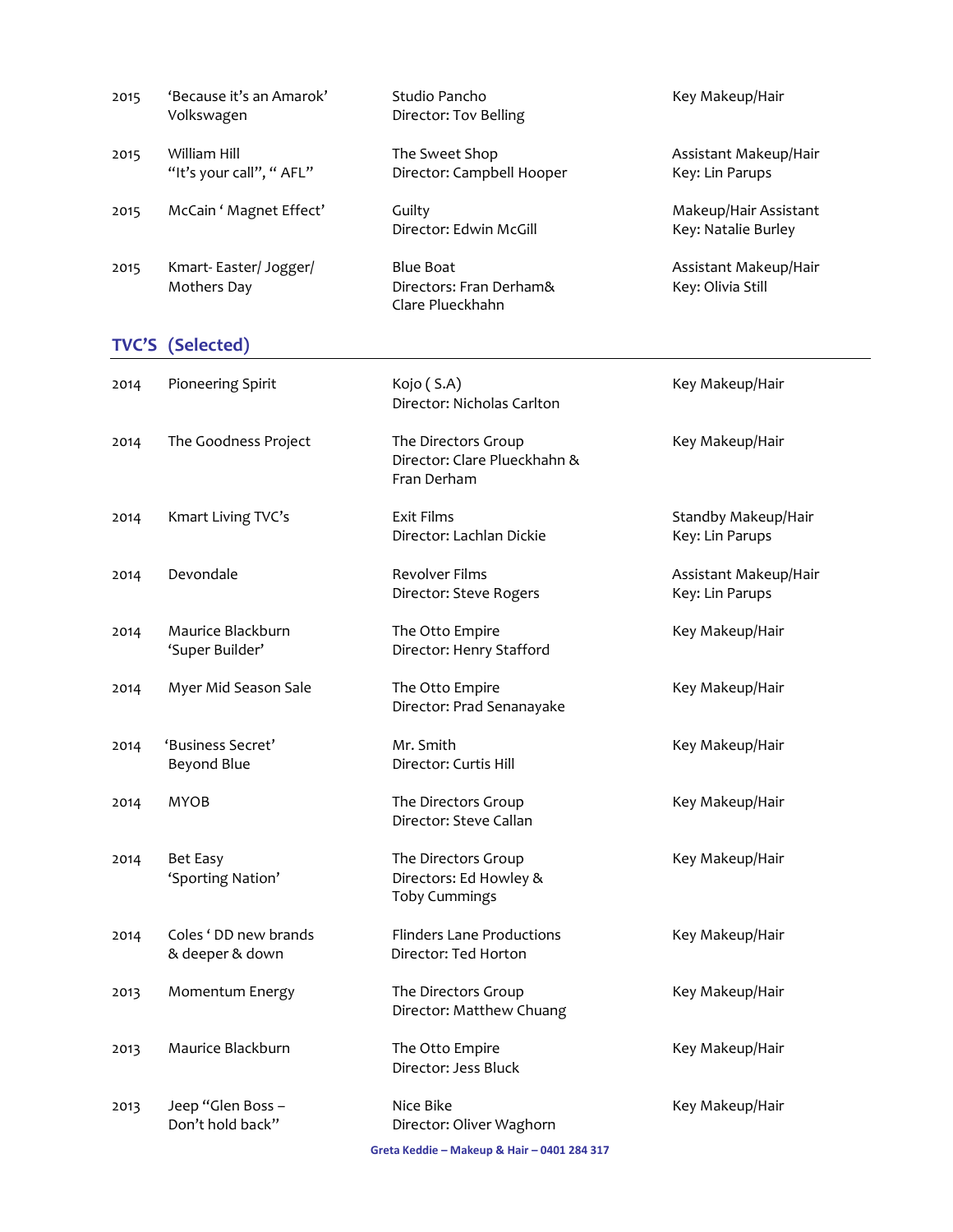| 2013 | <b>GMHBA Health Insurance</b>                      | The Directors Group<br>Director: Ant Shannon                        | Key Makeup/Hair                                 |
|------|----------------------------------------------------|---------------------------------------------------------------------|-------------------------------------------------|
| 2013 | National Australia<br>Day Council                  | The Directors Group<br>Director: Matt Chuang                        | Key Makeup/Hair                                 |
| 2013 | Siena Collage                                      | Nice Bike<br>Director: Lou Quill                                    | Key Makeup/Hair                                 |
| 2013 | Essastone                                          | Guilty<br>Director: Edwin McGill                                    | Assistant Makeup/hair<br>Key: Natalie Burley    |
| 2013 | Clipsal 500                                        | Kojo (S.A)<br>Director: Roh Smith                                   | Key Makeup/Hair                                 |
| 2013 | The Airforce Medical<br><b>Medical Specialists</b> | The Directors Group<br>Directors: Fran Derham &<br>Clare Plueckhahn | Add: Makeup/Hair                                |
| 2013 | Seek                                               | Kojo (S.A)<br>Director: Sam Wark                                    | Key Makeup/Hair                                 |
| 2013 | Cricket Australia                                  | The Directors Group<br>Director: Matt Chuang                        | Key Makeup/Hair                                 |
| 2012 | Snooze                                             | <b>Sweet Productions</b><br>Director: James Shannon                 | Key Makeup/Hair                                 |
| 2012 | Kids Under Cover                                   | Gizmo Media<br>Director: Malcolm Dwyer                              | Key Makeup/Hair                                 |
| 2012 | Coles                                              | Flinders Lane<br>Director: Ted Horton                               | Assistant Makeup<br>Key Makeup: Natalie Burley  |
| 2012 | Coles                                              | Flinders Lane<br>Director: Ted Horton                               | Assistant Makeup<br>Key Makeup: Toni Carlstrom  |
| 2012 | Target                                             | Flinders Lane<br>Director: Ted Horton                               | Assistant Makeup<br>Key Makeup: Natalie Burley  |
| 2012 | Kmart Christmas                                    | Airbag Productions<br>Director: Adrian Bosich                       | Assistant Makeup<br>Key Makeup: Olivia Still    |
| 2011 | Spring Racing Carnival                             | The Signal Box<br>Director: Ben Pietor                              | Makeup Assistant<br>Key Makeup: Olivia Still    |
| 2011 | Coles Christmas                                    | <b>Flinders Lane</b><br>Director: Ted Horton                        | Makeup Attachment<br>Key Makeup: Toni Carlstrom |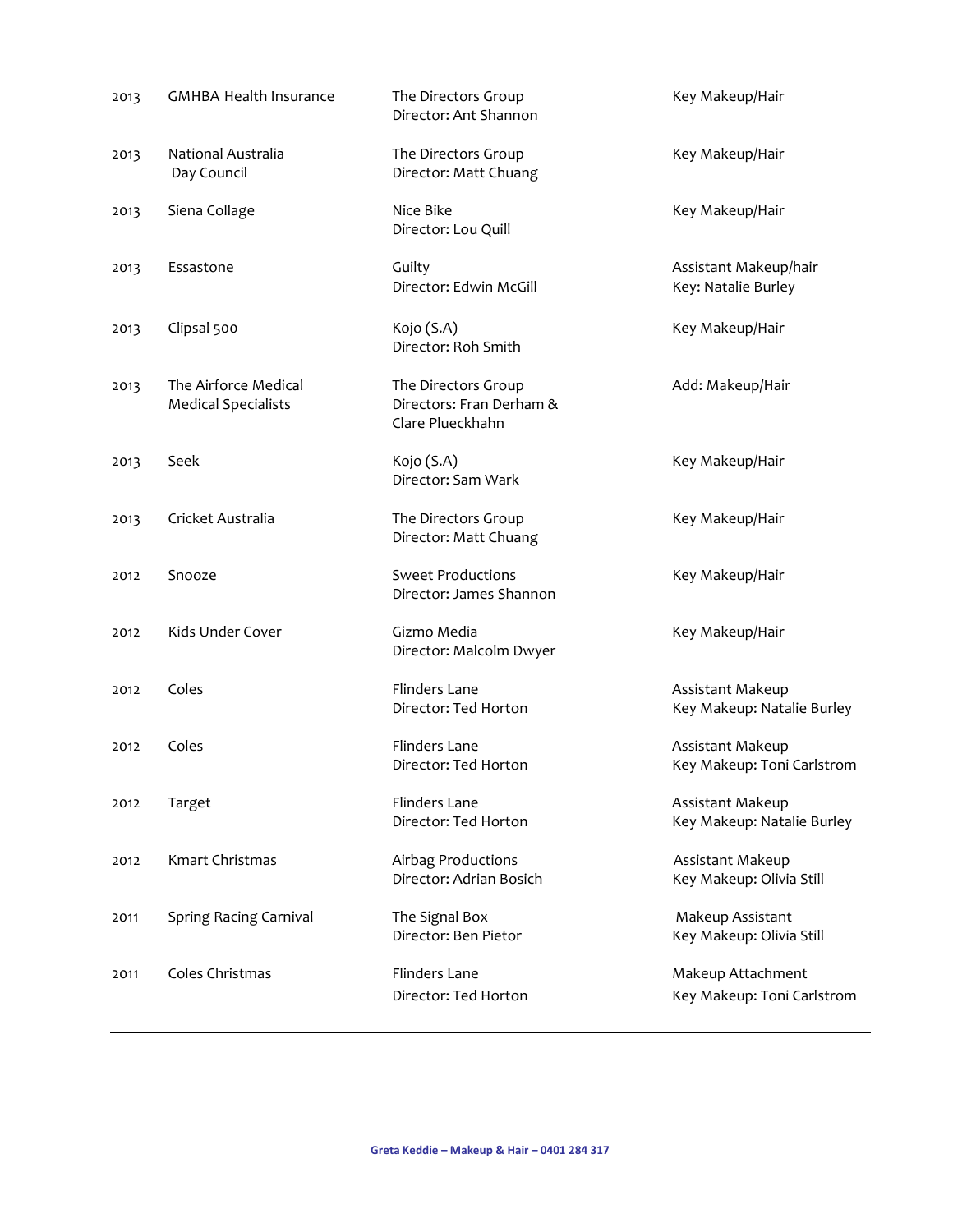## STILLS

| 2015 | Keno 'Lets Play'                | Shannan & Co<br>Photographer: Clare Plueckhahn        | Additional Makeup/hair                                                |
|------|---------------------------------|-------------------------------------------------------|-----------------------------------------------------------------------|
| 2014 | Diana Ferrari<br>Summer Sandals | Stills Campaign<br>Photographer: Simon Lekias         | Key Makeup                                                            |
| 2013 | TS Women's Clothing             | Stills Campaign<br>Photographer: James<br>Cunningham  | Assistant Makeup/Hair<br>Key: Dante Amato                             |
| 2013 | TS Women's Clothing             | Stills Campaign<br>Photographer: James<br>Cunningham  | Assistant Makeup<br>Key Makeup: Dante Amato                           |
| 2012 | Who Exclusive                   | Fashion label launch                                  | Assistant Makeup<br>Key Makeup: Lin Parups                            |
| 2012 | TS                              | <b>Fashion Catalogue</b>                              | Assistant Makeup<br>Key Makeup: Lin Parups                            |
| 2012 | Audrey & Grace                  | Clothing Label<br>Stills Campaign                     | Key Makeup & Hair                                                     |
| 2010 | Telstra                         | Corporate Stills                                      | Key Makeup & Hair                                                     |
| 2010 | Feathers Fashion Label          | New Season Launch                                     | Makeup Assistant<br>Key Makeup: Lin Parups                            |
| 2009 | Kevin Murphy                    | New Product Launch                                    | Assistant Makeup Artist<br>Key Makeup Artist: Olivia Still            |
| 2009 | Journal for Plastic Surgery     | Stills Photography Shoot<br>Photographer: Anton Perry | Assistant Makeup & Hair<br>Key Makeup: Luciana Briedis                |
| 2008 | Children Of the Sun             | Fashion Show Launch<br>Designer: Belinda Fairbanks    | Makeup Assistant<br>Key Makeup: Luciana Briedis                       |
| 2008 | Lunch for the Stars             | Fashion Show<br>L'Oreal                               | Assistant Makeup Artist<br>Key Makeup: Matt Sera &<br>Luciana Briedis |

### MUSIC CLIPS & SHORT FILMS

| 2013 | Love Struck                                 | Short Film<br>Director: Jack Wynne   | Key Makeup/Hair |
|------|---------------------------------------------|--------------------------------------|-----------------|
| 2013 | Things I have learned about<br>Sex and dogs | Short Film<br>Director: Janet Duncan | Key Makeup/Hair |

Greta Keddie – Makeup & Hair – 0401 284 317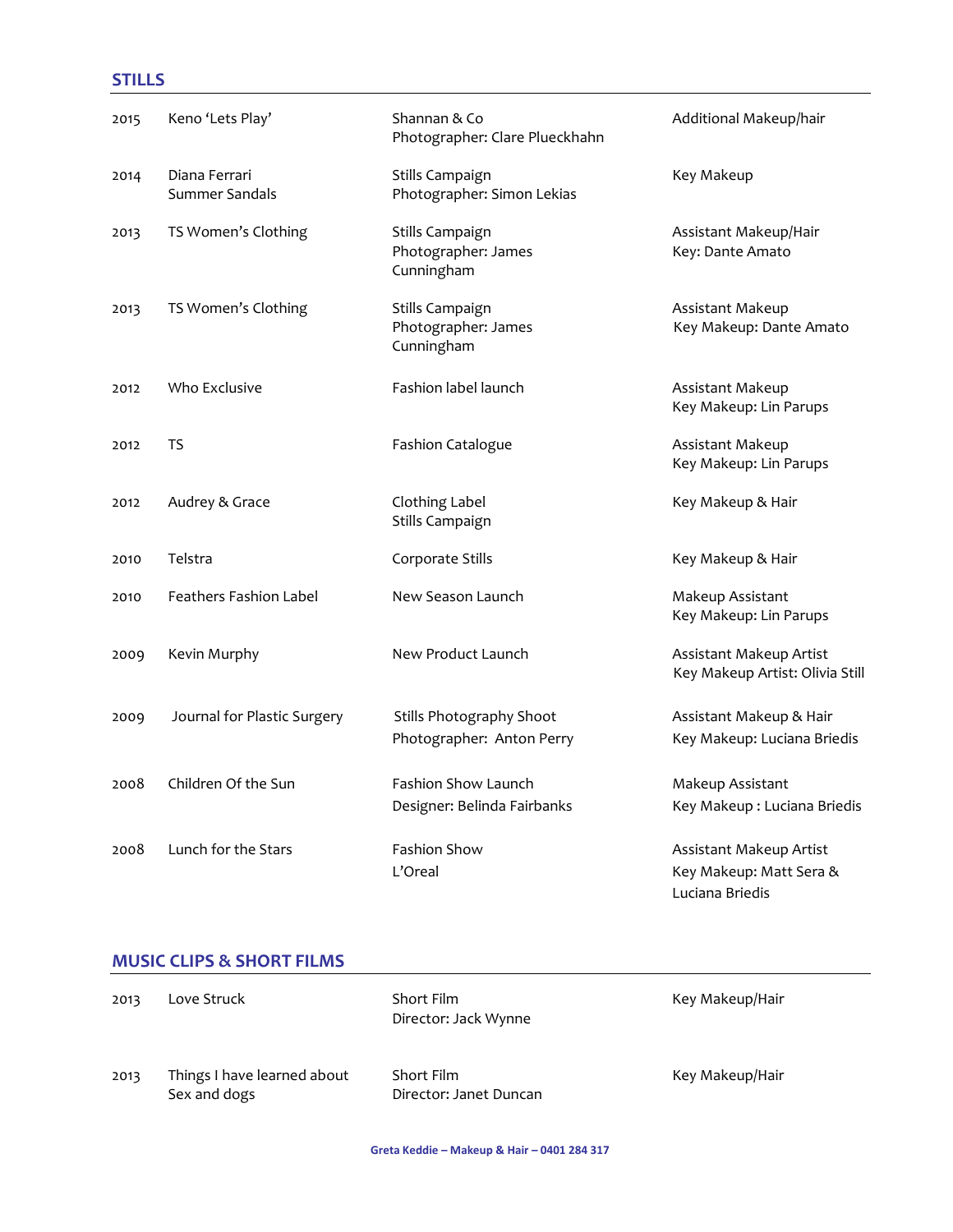| 2012 | Wild Things                    | Music Video<br><b>Thaumatrope Productions</b><br>Producer: Rita Walsh     | Assistant Makeup<br>Key Makeup: Olivia Still          |
|------|--------------------------------|---------------------------------------------------------------------------|-------------------------------------------------------|
| 2012 | Alpine                         | Music Video<br>The Directors Group<br>Director: Lucie Schroder            | Assistant Makeup Artist<br>Key Makeup: Samantha Coles |
| 2011 | Boy                            | Short Film<br><b>Wicked Productions</b><br>Director: Billie Pleffer       | Key Makeup & Hair                                     |
| 2011 | Dave's Dead                    | Short Film<br>Eidolon Creative<br>Director: Alethea Jones                 | Makeup Assistant<br>Key Makeup: Olivia Still          |
| 2011 | Fish & Chips                   | Short Film<br>Mini Studios<br>Director: Anna Broinowski                   | Makeup Assistant<br>Key Makeup: Olivia Still          |
| 2008 | Imprint                        | Short Film<br><b>Brave Films</b><br><b>Director: Edwin McGill</b>         | Assistant makeup artist<br>Key Makeup: Olivia Still   |
| 2008 | The Bamboos                    | Music Video<br><b>Beat Productions</b><br>Director/Producer: Toby Webster | Key Makeup Artist                                     |
|      | <b>WEBISODE/ONLINE CONTENT</b> |                                                                           |                                                       |
| 2015 | Aveo<br>Webisode               | <b>Burning House</b><br>Director: Tim Anderson                            | Key Makeup/Hair                                       |

| 2014 | The Bloodlines<br><b>Book Trailer</b> | Penguin Books<br>Director: Felicity Vallence | Key Makeup/Hair       |
|------|---------------------------------------|----------------------------------------------|-----------------------|
| 2013 | TS- Virtu                             | TS Womens clothing                           | Assistant Makeup/Hair |
|      | Online and Web                        | Photographer: James Cunningham               | Key: Dante Amato      |